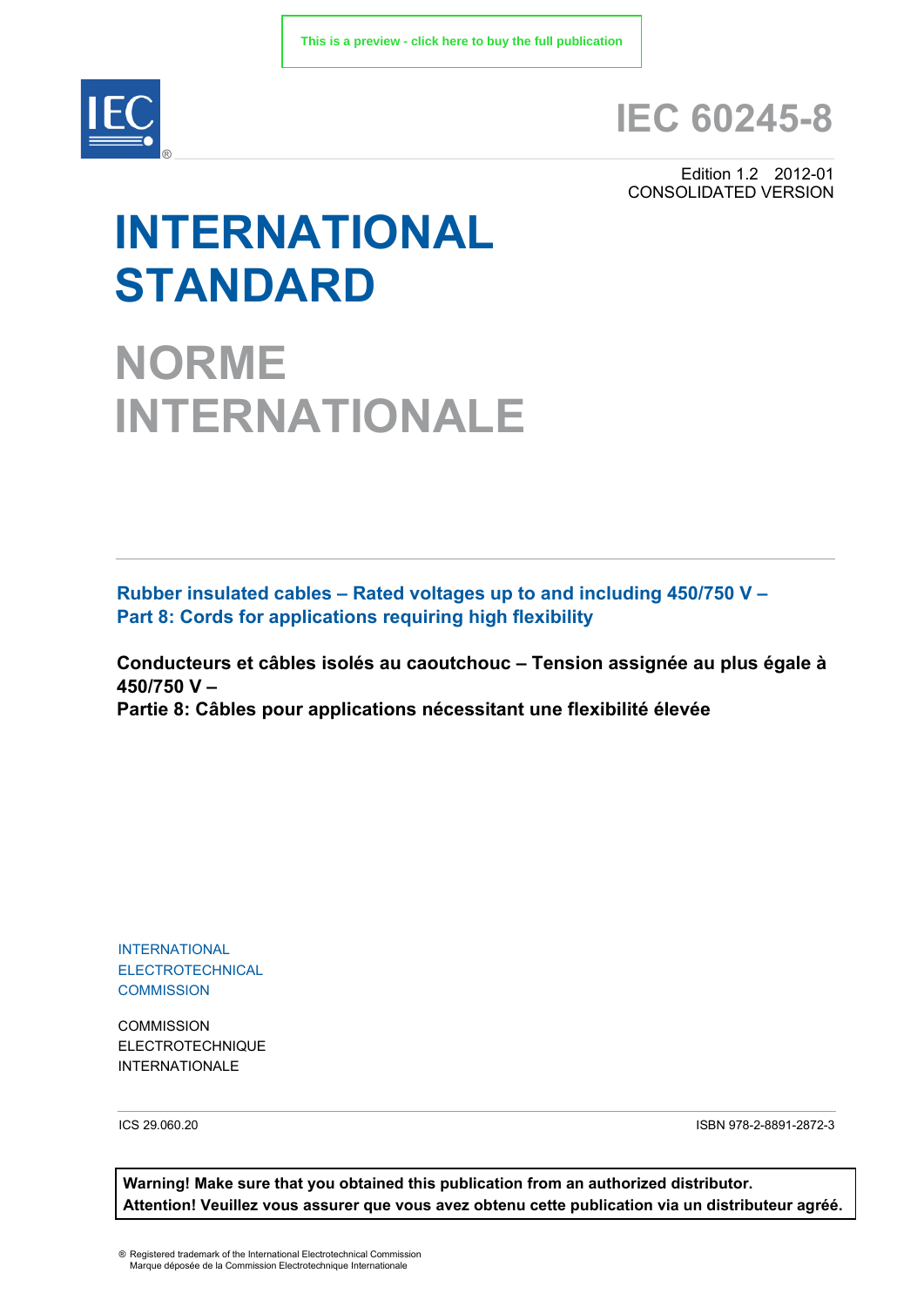$-2 - 60245 - 8 \odot 1EC:1998 + A1:2003 + A2:2011$ 

# **CONTENTS**

| $\mathbf{1}$   |     |  |  |  |  |  |
|----------------|-----|--|--|--|--|--|
|                | 1.1 |  |  |  |  |  |
|                | 1.2 |  |  |  |  |  |
| $\overline{2}$ |     |  |  |  |  |  |
| 3              |     |  |  |  |  |  |
| 4              |     |  |  |  |  |  |
| 5              |     |  |  |  |  |  |
|                | 5.1 |  |  |  |  |  |
|                | 5.2 |  |  |  |  |  |
|                | 5.3 |  |  |  |  |  |
|                | 5.4 |  |  |  |  |  |
|                | 5.5 |  |  |  |  |  |
|                |     |  |  |  |  |  |
|                |     |  |  |  |  |  |
|                |     |  |  |  |  |  |
|                |     |  |  |  |  |  |
|                |     |  |  |  |  |  |
|                |     |  |  |  |  |  |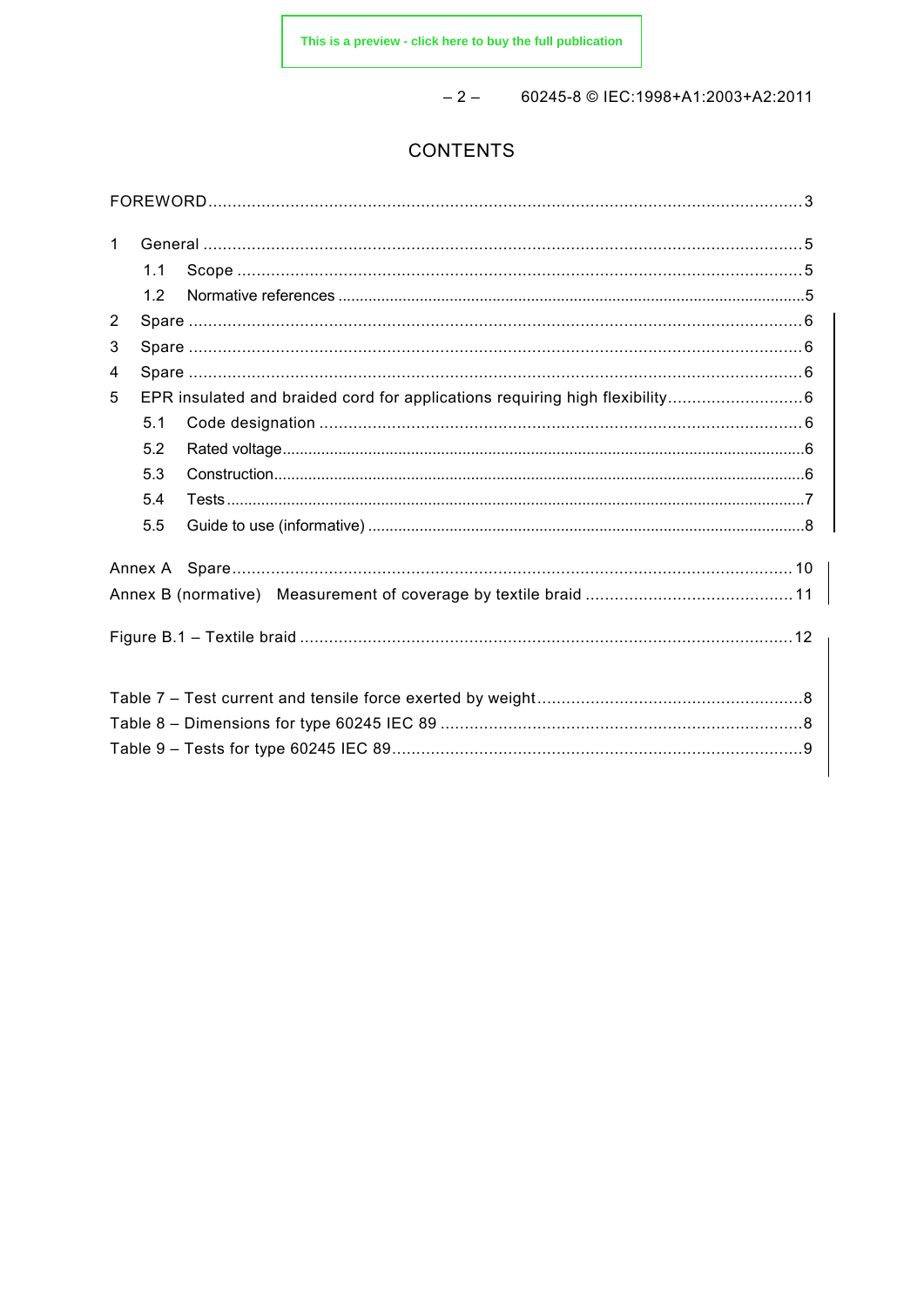60245-8 © IEC:1998+A1:2003+A2:2011 – 3 –

# INTERNATIONAL ELECTROTECHNICAL COMMISSION –––––––––––

### **RUBBER INSULATED CABLES – RATED VOLTAGES UP TO AND INCLUDING 450/750 V –**

# **Part 8: Cords for applications requiring high flexibility**

#### FOREWORD

- <span id="page-2-0"></span>1) The International Electrotechnical Commission (IEC) is a worldwide organization for standardization comprising all national electrotechnical committees (IEC National Committees). The object of IEC is to promote international co-operation on all questions concerning standardization in the electrical and electronic fields. To this end and in addition to other activities, IEC publishes International Standards, Technical Specifications, Technical Reports, Publicly Available Specifications (PAS) and Guides (hereafter referred to as "IEC Publication(s)"). Their preparation is entrusted to technical committees; any IEC National Committee interested in the subject dealt with may participate in this preparatory work. International, governmental and nongovernmental organizations liaising with the IEC also participate in this preparation. IEC collaborates closely with the International Organization for Standardization (ISO) in accordance with conditions determined by agreement between the two organizations.
- 2) The formal decisions or agreements of IEC on technical matters express, as nearly as possible, an international consensus of opinion on the relevant subjects since each technical committee has representation from all interested IEC National Committees.
- 3) IEC Publications have the form of recommendations for international use and are accepted by IEC National Committees in that sense. While all reasonable efforts are made to ensure that the technical content of IEC Publications is accurate, IEC cannot be held responsible for the way in which they are used or for any misinterpretation by any end user.
- 4) In order to promote international uniformity, IEC National Committees undertake to apply IEC Publications transparently to the maximum extent possible in their national and regional publications. Any divergence between any IEC Publication and the corresponding national or regional publication shall be clearly indicated in the latter.
- 5) IEC itself does not provide any attestation of conformity. Independent certification bodies provide conformity assessment services and, in some areas, access to IEC marks of conformity. IEC is not responsible for any services carried out by independent certification bodies.
- 6) All users should ensure that they have the latest edition of this publication.
- 7) No liability shall attach to IEC or its directors, employees, servants or agents including individual experts and members of its technical committees and IEC National Committees for any personal injury, property damage or other damage of any nature whatsoever, whether direct or indirect, or for costs (including legal fees) and expenses arising out of the publication, use of, or reliance upon, this IEC Publication or any other IEC Publications.
- 8) Attention is drawn to the Normative references cited in this publication. Use of the referenced publications is indispensable for the correct application of this publication.
- 9) Attention is drawn to the possibility that some of the elements of this IEC Publication may be the subject of patent rights. IEC shall not be held responsible for identifying any or all such patent rights.

#### **This consolidated version of the official IEC Standard and its amendments has been prepared for user convenience.**

**IEC 60245-8 edition 1.2 contains the first edition (1998-01) [documents 20B/259/FDIS and 20B/269/RVD], its amendment 1 (2003-12) [documents 20/580/CDV and 20/662/RVC] and its amendment 2 (2011-09) [documents 20/1261/FDIS and 20/1271/RVD].**

#### **A vertical line in the margin shows where the base publication has been modified by amendments 1 an 2.**

International Standard IEC 60245-8 has been prepared by subcommittee 20B: Low-voltage cables, of IEC technical committee 20: Electric cables.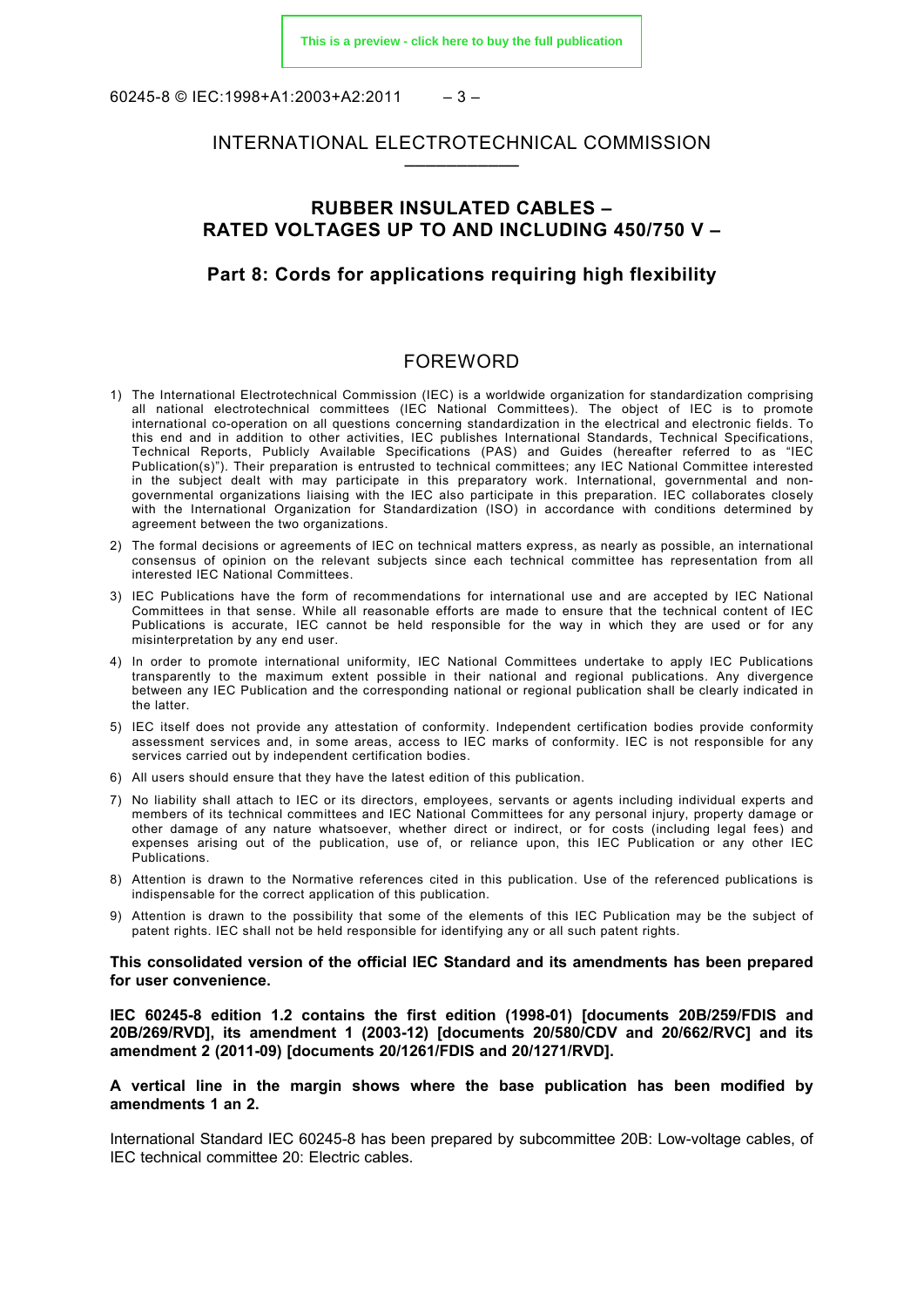– 4 – 60245-8 © IEC:1998+A1:2003+A2:2011

IEC 60245 consists of the following parts, under the general title: *Rubber insulated cables – Rated voltages up to and including 450/750 V*:

- Part 1:1994, General requirements
- Part 2:1994, Test methods
- Part 3:1994, Heat resistant silicone insulated cables
- Part 4:1994, Cords and flexible cables
- Part 5:1994, Lift cables
- Part 6:1994, Arc welding electrode cables
- Part 7:1994, Heat resistant ethylene-vinyl-acetate rubber insulated cables
- Part 8:1997, Cords for applications requiring high flexibility

Parts 3 to 8 are for particular types of cables and should be read in conjunction with part 1 and part 2. Further parts may be added as other types are standardised.

Annexes A and B form an integral part of this standard.

The committee has decided that the contents of the base publication and its amendments will remain unchanged until the stability date indicated on the IEC web site under "http://webstore.iec.ch" in the data related to the specific publication. At this date, the publication will be

- reconfirmed,
- withdrawn,
- replaced by a revised edition, or
- amended.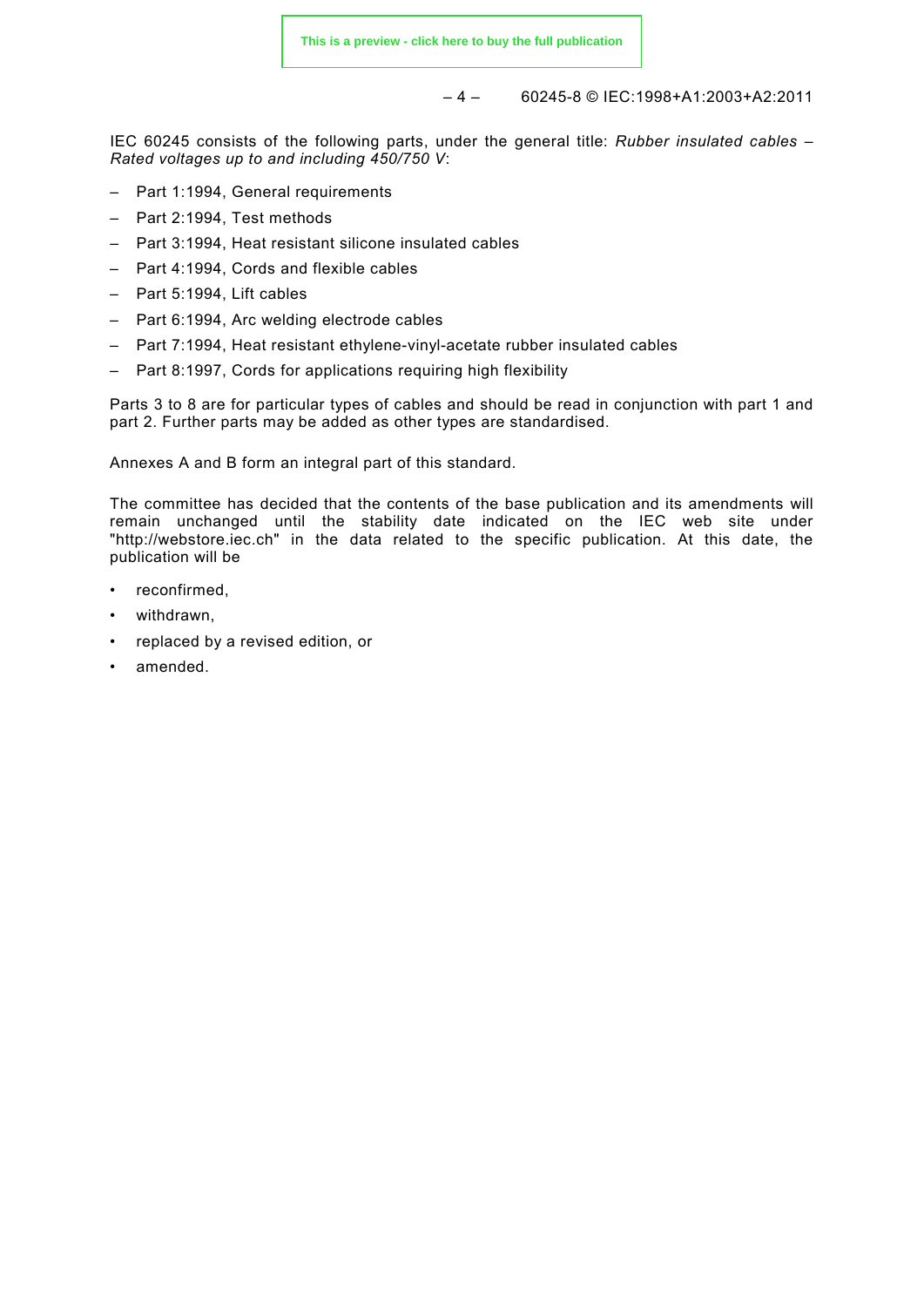60245-8 © IEC:1998+A1:2003+A2:2011  $-5-$ 

# **RUBBER INSULATED CABLES – RATED VOLTAGES UP TO AND INCLUDING 450/750 V –**

# **Part 8: Cords for applications requiring high flexibility**

#### **1 General**

#### **1.1 Scope**

This part of IEC 60245 details the particular specifications for rubber insulated and textile braid covered cords of rated voltage 300/300 V, for use in applications where high flexibility is required, for example iron cords.

All cables should comply with the appropriate requirements given in IEC 60245-1 and the individual types of cables should each comply with the particular requirements of this part.

#### **1.2 Normative references**

The following referenced documents are indispensable for the application of this document. For dated references, only the edition cited applies. For undated references, the latest edition of the referenced document (including any amendments) applies.

NOTE The IEC 60811 series is currently undergoing a revision, which will lead to a restructuring of its parts. A description of this, as well as a cross-reference table between the current and planned parts is given in IEC 60811-100.

IEC 60228, *Conductors of insulated cables*

IEC 60245-1:2003, *Rubber insulated cables – Rated voltages up to and including 450/750 V – Part 1: General requirements* Amendment 1: 2007

IEC 60245-2:1994, *Rubber insulated cables – Rated voltages up to and including 450/750 V – Part 2: Test methods* Amendment 1:1997 Amendment 2:1997

IEC 60719, *Calculation of the lower and upper limits for the average outer dimensions of cables with circular copper conductors and of rated voltages up to and including 450/750 V* 

IEC 60811-1-1:1993, *Common test methods for insulating and sheathing materials of electric cables and optical cables – Part 1-1: Methods for general application – Measurement of thickness and overall dimensions – Tests for determining the mechanical properties* Amendment 1:2001

IEC 60811-1-2:1985, *Common test methods for insulating and sheathing materials of electric cables – Part 1: Methods for general application – Section Two: Thermal ageing methods* Amendment 1:1989 Amendment 2:2000

IEC 60811-2-1:1998, *Insulating and sheathing materials of electric and optical cables – Common test methods– Part 2-1: Methods specific to elastomeric compounds – Ozone resistance, hot set and mineral oil immersion tests* Amendment 1:2001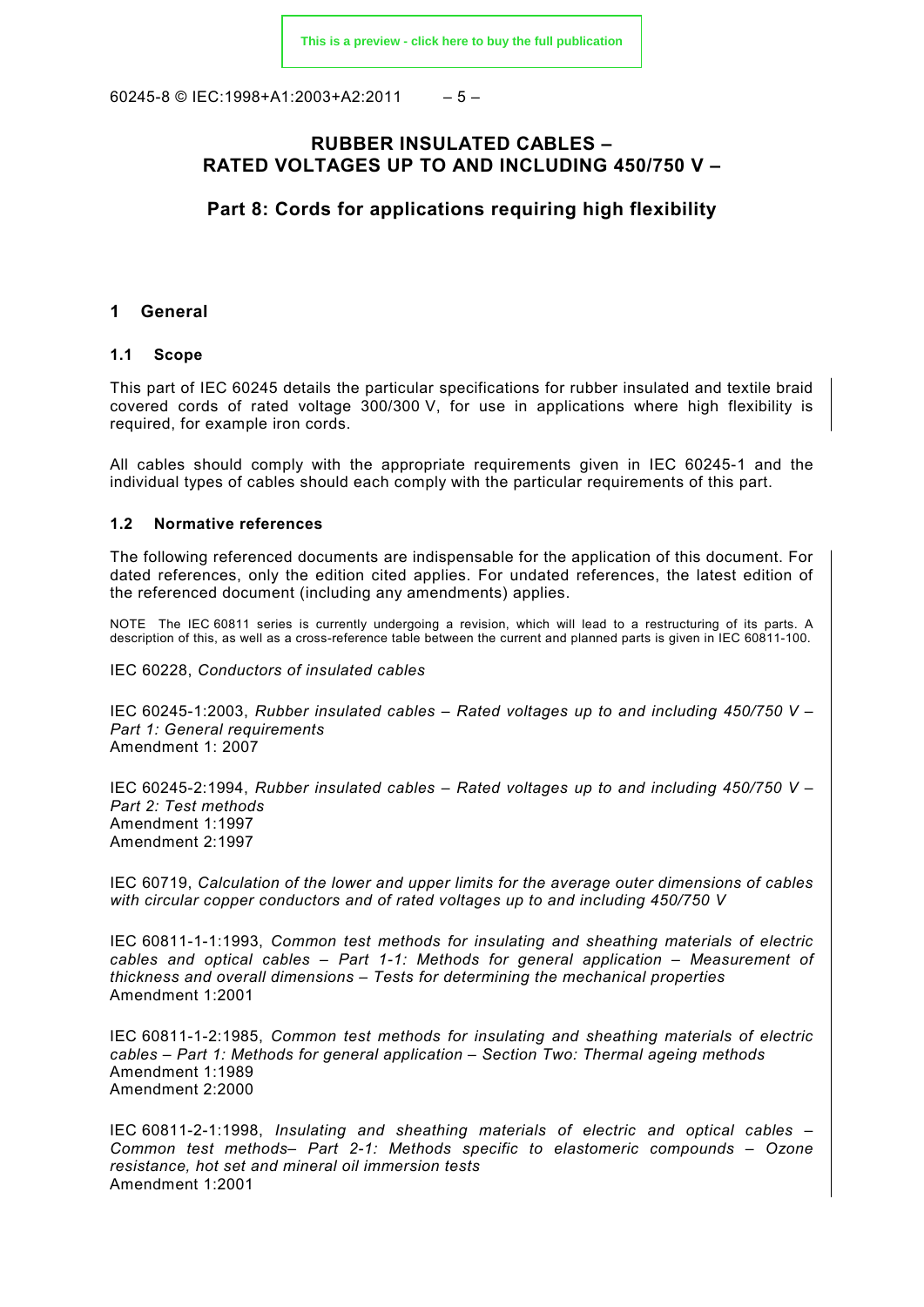$-14 - 60245 - 8 \odot \text{CE}$  : 1998+A1:2003+A2:2011

# SOMMAIRE

| $\mathbf 1$    |     |                                                                  |  |  |
|----------------|-----|------------------------------------------------------------------|--|--|
|                | 1.1 |                                                                  |  |  |
|                | 12  |                                                                  |  |  |
| $\overline{2}$ |     |                                                                  |  |  |
| 3              |     |                                                                  |  |  |
| 4              |     |                                                                  |  |  |
| 5              |     | Câbles sous tresse à isolation EPR pour applications nécessitant |  |  |
|                | 5.1 |                                                                  |  |  |
|                | 5.2 |                                                                  |  |  |
|                | 5.3 |                                                                  |  |  |
|                | 5.4 |                                                                  |  |  |
|                | 5.5 |                                                                  |  |  |
|                |     |                                                                  |  |  |
|                |     |                                                                  |  |  |
|                |     |                                                                  |  |  |
|                |     |                                                                  |  |  |
|                |     |                                                                  |  |  |
|                |     |                                                                  |  |  |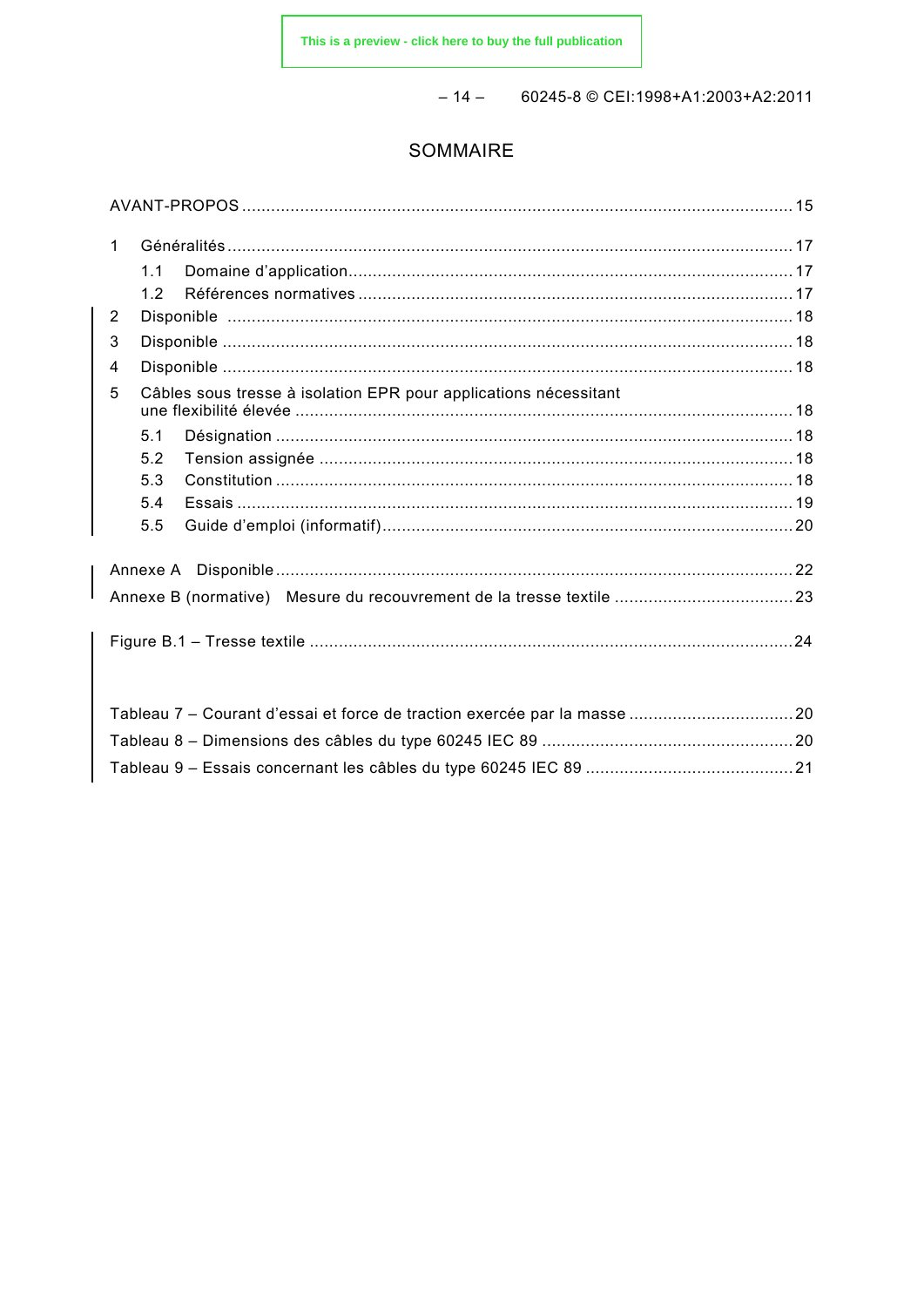60245-8 © CEI:1998+A1:2003+A2:2011  $-15-$ 

# COMMISSION ÉLECTROTECHNIQUE INTERNATIONALE  $\overline{\phantom{a}}$

# **CONDUCTEURS ET CÂBLES ISOLÉS AU CAOUTCHOUC – TENSION ASSIGNÉE AU PLUS ÉGALE À 450/750 V –**

# **Partie 8: Câbles pour applications nécessitant une flexibilité élevée**

#### AVANT-PROPOS

- <span id="page-6-0"></span>1) La Commission Electrotechnique Internationale (CEI) est une organisation mondiale de normalisation composée de l'ensemble des comités électrotechniques nationaux (Comités nationaux de la CEI). La CEI a pour objet de favoriser la coopération internationale pour toutes les questions de normalisation dans les domaines de l'électricité et de l'électronique. A cet effet, la CEI – entre autres activités – publie des Normes internationales, des Spécifications techniques, des Rapports techniques, des Spécifications accessibles au public (PAS) et des Guides (ci-après dénommés "Publication(s) de la CEI"). Leur élaboration est confiée à des comités d'études, aux travaux desquels tout Comité national intéressé par le sujet traité peut participer. Les organisations internationales, gouvernementales et non gouvernementales, en liaison avec la CEI, participent également aux travaux. La CEI collabore étroitement avec l'Organisation Internationale de Normalisation (ISO), selon des conditions fixées par accord entre les deux organisations.
- 2) Les décisions ou accords officiels de la CEI concernant les questions techniques représentent, dans la mesure du possible, un accord international sur les sujets étudiés, étant donné que les Comités nationaux de la CEI intéressés sont représentés dans chaque comité d'études.
- 3) Les Publications de la CEI se présentent sous la forme de recommandations internationales et sont agréées comme telles par les Comités nationaux de la CEI. Tous les efforts raisonnables sont entrepris afin que la CEI s'assure de l'exactitude du contenu technique de ses publications; la CEI ne peut pas être tenue responsable de l'éventuelle mauvaise utilisation ou interprétation qui en est faite par un quelconque utilisateur final.
- 4) Dans le but d'encourager l'uniformité internationale, les Comités nationaux de la CEI s'engagent, dans toute la mesure possible, à appliquer de façon transparente les Publications de la CEI dans leurs publications nationales et régionales. Toutes divergences entre toutes Publications de la CEI et toutes publications nationales ou régionales correspondantes doivent être indiquées en termes clairs dans ces dernières.
- 5) La CEI elle-même ne fournit aucune attestation de conformité. Des organismes de certification indépendants fournissent des services d'évaluation de conformité et, dans certains secteurs, accèdent aux marques de conformité de la CEI. La CEI n'est responsable d'aucun des services effectués par les organismes de certification indépendants.
- 6) Tous les utilisateurs doivent s'assurer qu'ils sont en possession de la dernière édition de cette publication.
- 7) Aucune responsabilité ne doit être imputée à la CEI, à ses administrateurs, employés, auxiliaires ou mandataires, y compris ses experts particuliers et les membres de ses comités d'études et des Comités nationaux de la CEI, pour tout préjudice causé en cas de dommages corporels et matériels, ou de tout autre dommage de quelque nature que ce soit, directe ou indirecte, ou pour supporter les coûts (y compris les frais de justice) et les dépenses découlant de la publication ou de l'utilisation de cette Publication de la CEI ou de toute autre Publication de la CEI, ou au crédit qui lui est accordé.
- 8) L'attention est attirée sur les références normatives citées dans cette publication. L'utilisation de publications référencées est obligatoire pour une application correcte de la présente publication.
- 9) L'attention est attirée sur le fait que certains des éléments de la présente Publication de la CEI peuvent faire l'objet de droits de brevet. La CEI ne saurait être tenue pour responsable de ne pas avoir identifié de tels droits de brevets et de ne pas avoir signalé leur existence.

#### **Cette version consolidée de la Norme IEC officielle et de ses amendements a été préparée pour la commodité de l'utilisateur.**

**La CEI 60245-8 édition 1.2 contient la première édition (1998-01) [documents 20B/259/FDIS et 20B/269/RVD], son amendement 1 (2003-12) [documents 20/580/CDV et 20/662/RVC] et son amendement 2 (2011-09) [documents 20/1261/FDIS et 20/1271/RVD].**

**Une ligne verticale dans la marge indique où la publication de base a été modifiée par les amendements 1 et 2.**

La Norme internationale CEI 60245-8 a été établie par le sous-comité 20B: Câbles de basse tension, du comité d'études 20 de la CEI: Câbles électriques.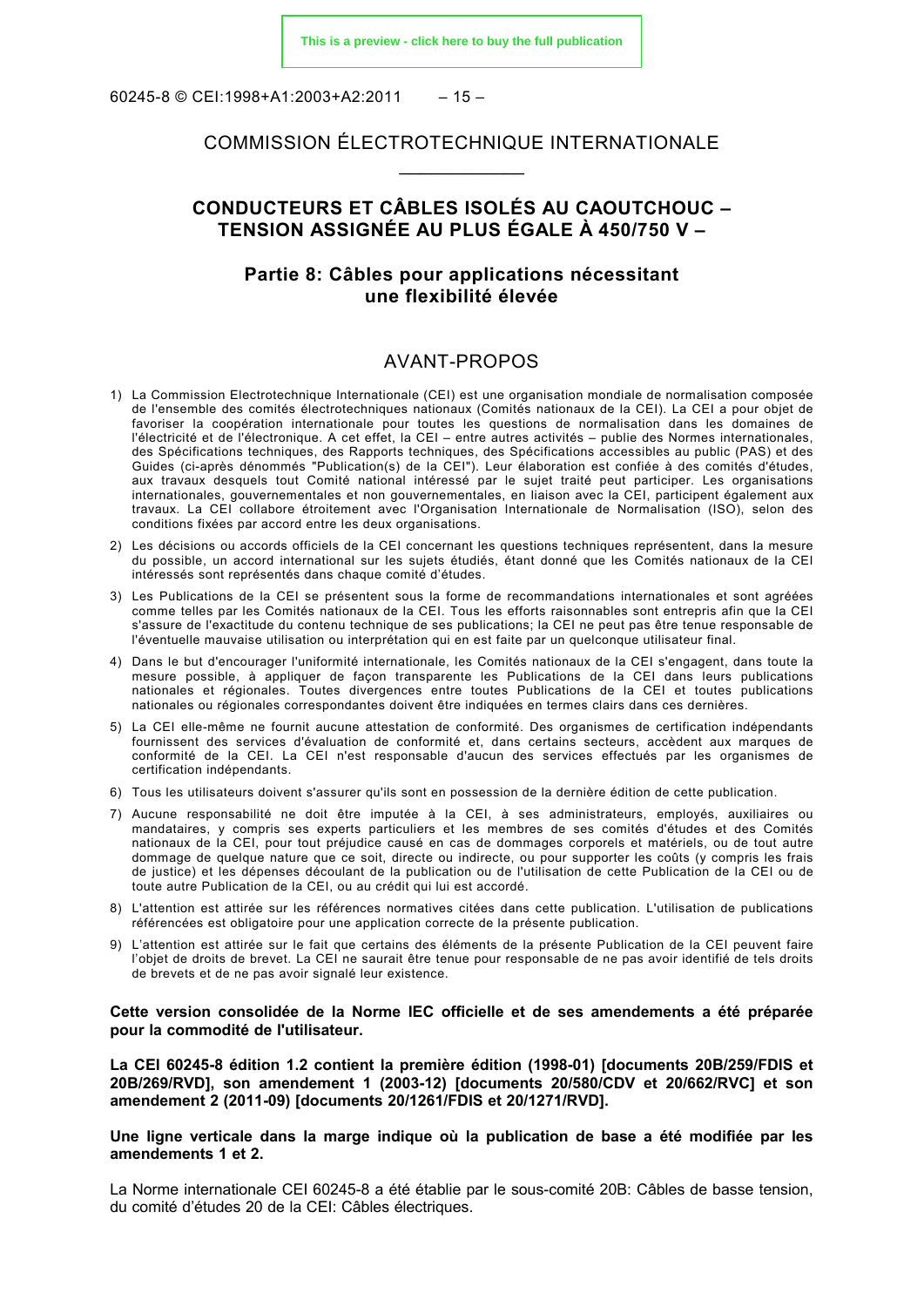$-16 - 60245 - 8 \odot \text{CE}$ : 1998+A1: 2003 + A2: 2011

La CEI 60245 comprend les parties suivantes, présentées sous le titre général *Conducteurs et câbles isolés au caoutchouc – Tension assignée au plus égale à 450/750 V*:

- Partie 1:1994, Prescriptions générales
- Partie 2:1994, Méthodes d'essai
- Partie 3:1994, Conducteurs isolés au silicone, résistant à la chaleur
- Partie 4:1994, Câbles souples
- Partie 5:1994, Câbles pour ascenseurs
- Partie 6:1994, Câbles souples pour électrodes de soudage à l'arc
- Partie 7:1994, Câbles isolés à l'éthylène-acétate de vinyle, résistant aux températures élevées
- Partie 8:1997, Câbles pour applications nécessitant une flexibilité élevée

Les parties 3 à 8 concernent des types particuliers de câbles et ces publications doivent être lues conjointement avec les parties 1 et 2. Des parties supplémentaires pourront être ajoutées au fur et à mesure que d'autres types seront normalisés.

Les annexes A et B font partie intégrante de cette norme.

Le comité a décidé que le contenu de la publication de base et de ses amendements ne sera pas modifié avant la date de stabilité indiquée sur le site web de la CEI sous "http://webstore.iec.ch" dans les données relatives à la publication recherchée. A cette date, la publication sera

- reconduite,
- supprimée,
- remplacée par une édition révisée, ou
- amendée.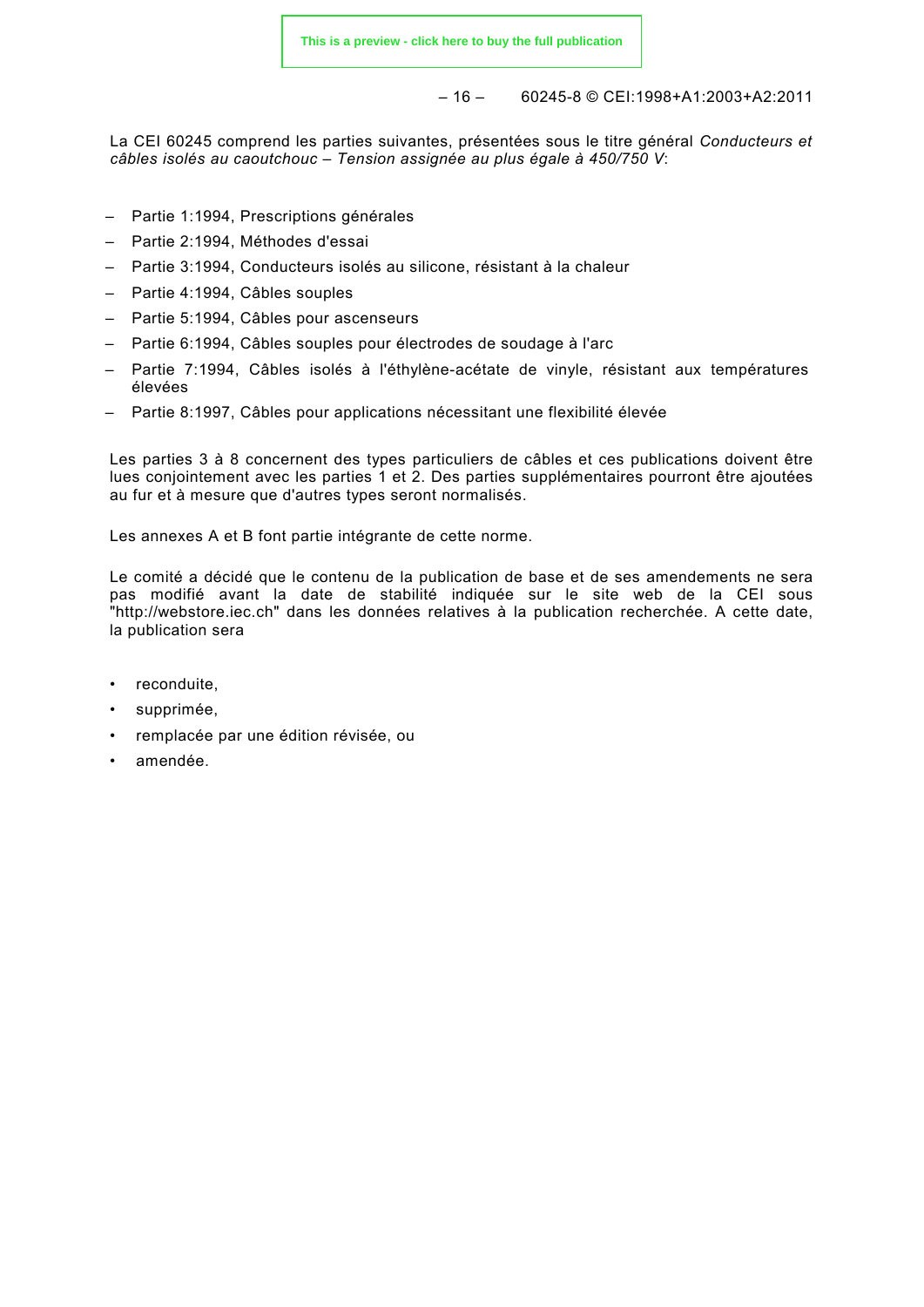$60245-8$  © CEI:1998+A1:2003+A2:2011 – 17 –

# **CONDUCTEURS ET CÂBLES ISOLÉS AU CAOUTCHOUC – TENSION ASSIGNÉE AU PLUS ÉGALE À 450/750 V –**

# **Partie 8: Câbles pour applications nécessitant une flexibilité élevée**

#### **1 Généralités**

#### **1.1 Domaine d'application**

La présente partie de la CEI 60245 précise les spécifications particulières applicables aux câbles à enveloppe isolante de caoutchouc recouverts d'une tresse textile, de tension assignée égale à 300/300 V, pour une utilisation dans les applications nécessitant une flexibilité élevée, par exemple les cordons de fer à repasser.

II convient que tous les câbles répondent aux prescriptions appropriées données dans la CEI 60245-1 et que les types de câbles individuels répondent aux prescriptions particulières figurant dans la présente partie.

#### **1.2 Références normatives**

Les documents de référence suivants sont indispensables pour l'application du présent document. Pour les références datées, seule l'édition citée s'applique. Pour les références non datées, la dernière édition du document de référence s'applique (y compris les éventuels amendements).

NOTE La CEI 60811 série subit actuellement une révision, qui mènera à une restructuration de ses parties. Une description, aussi bien qu'une table de correspondance entre les parties actuelles et planifiée dans la CEI 60811-100.

CEI 60228*, Ames des câbles isolés*

CEI 60245-1:2003, *Conducteurs et câbles isolés au caoutchouc – Tension assignée au plus égale à 450/750 V – Partie 1: Exigences générales* Amendement 1: 2007

CEI 60245-2:1994, *Conducteurs et câbles isolés au caoutchouc – Tension assignée au plus égale à 450/750 V – Partie 2: Méthodes d'essais* Amendement 1: 1997 Amendement 2: 1997

CEI 60719, *Calcul des valeurs minimales et maximales des dimensions extérieures moyennes des conducteurs et câbles à âmes circulaires en cuivre et de tension nominale au plus égale à 450/750 V*

CEI 60811-1-1:1993, *Méthodes d'essais communes pour les matériaux d'isolation et de gainage des câbles électriques – Partie 1: Méthodes d'application générale – Section 1: Mesure des épaisseurs et des dimensions extérieures – Détermination des propriétés mécaniques* Amendement 1: 2001

CEI 60811-1-2:1985, *Méthodes d'essais communes pour les matériaux d'isolation et de gainage des câbles électriques – Première partie: Méthodes d'application générale – Section deux: Méthodes de vieillissement thermique*  Amendement 1: 1989 Amendement 2: 2000